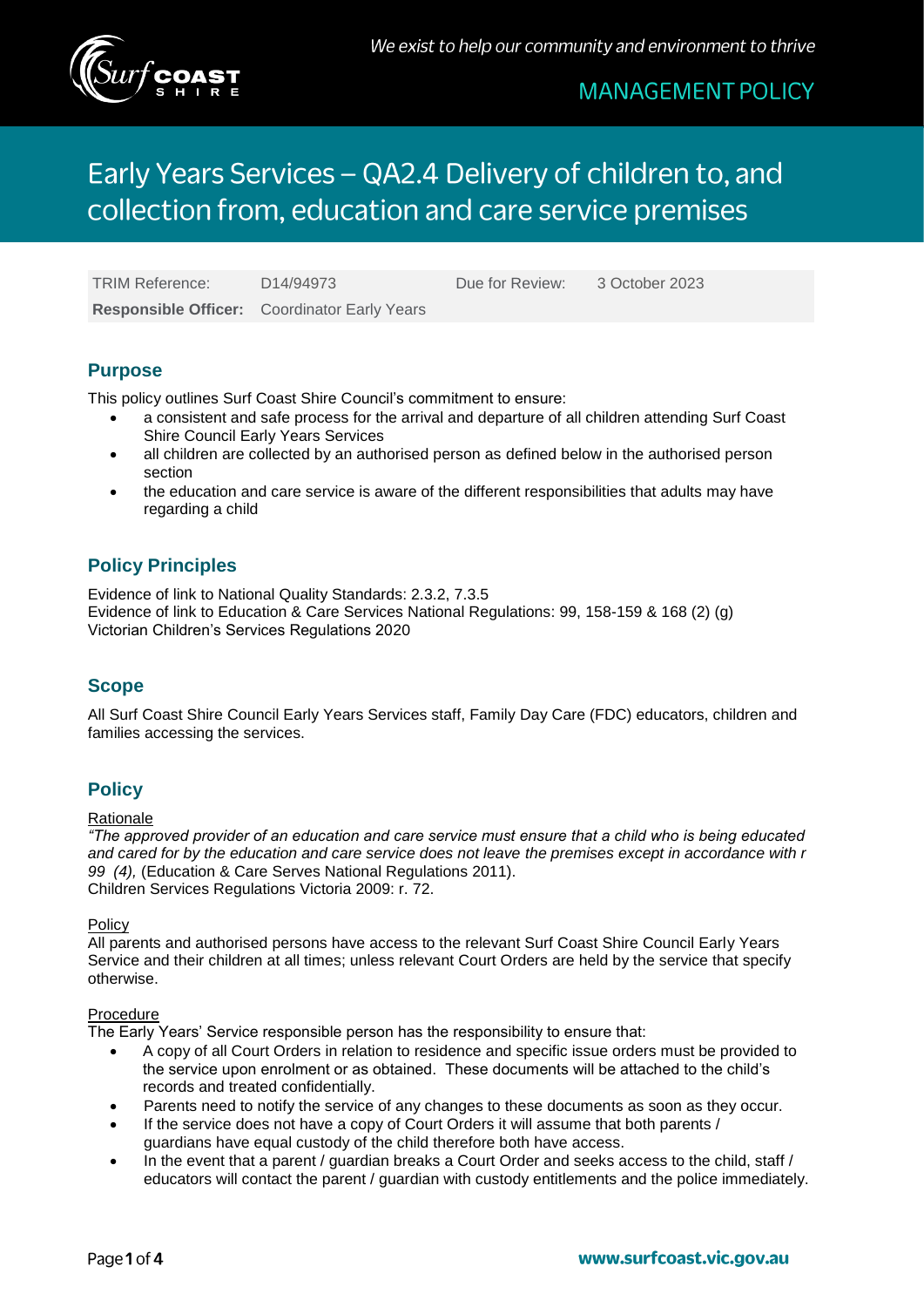

- If the staff / educators are placed in a position where the health safety and well-being of the child, their own safety and that of others at the service is at risk, they should enact the service's Emergency Management Plan (located at the education & care service) and contact the police.
- The service Team Leader and Early Years Coordinator are to be contacted.

#### Parents / Guardians have a responsibility to ensure that:

- The service is provided with a copy of all current Court Orders in relation to their child.
- The service responsible person is notified if there are any changes to these orders as soon as they occur
- Parents / guardians must provide in writing the name of the person or persons who are authorised to collect their child from the education and care service. An authorised person must be 18 years or older

#### Sign in/sign out

- Children must be signed in and out either paper based or electronically at the service via the Attendance Sheet.
- For paper based the child's name, time of arrival, expected time of departure must be written clearly and signed by the person delivering and collecting the child.
- The parent / guardian must notify the staff / Family Day Care educator and record on the Attendance Sheet either paper based or electronically, if someone other than the parent or guardian will be collecting the child.

#### Children are only permitted to leave the service premises if (regulation 99):

- they are given into the care of a parent, an authorised nominee named in the child's enrolment record, or a person authorised by the parent or authorised nominee.
- they leave in accordance with the written authorisation of the child's parent or authorised nominee
- they are taken on an excursion or on transportation provided or arranged by the service, with written authorisation from the parent or authorised nominee
- they are given into the care of a person, or taken outside the premises, because the child requires medical, hospital or ambulance care or treatment, or because of another emergency.
- No child will be released into the care of a person who is not identified on the enrolment form without prior notice from the parent / guardian. Where verbal notice is given this is to be followed up with written permission from the parent / guardian within 7 days.
- Parent/guardian introducing the adult who may collect their child is ideal; where this is not possible identification is required.

#### Authorised persons

- No child is to be released to persons other than those nominated by parents / guardians and recorded in the Child Enrolment Record (located at the education & care service).
- Parents / guardians must provide in writing the name of the person or persons who are authorised to collect their child from the education and care service. An authorised person must be 18 years or older.
- Any change to an authorised person, including a Family Court document, requires the Child Enrolment Record to be updated.
- Verbal authorisation, along with a description of the person, can be accepted for a new person to collect the child in an emergency, but this must be followed up with written permission from the parent / guardian within 7 days.
- People unfamiliar to the education and care service may be required to provide photo identification or other satisfactory identification before a child is released into their care.

#### Unauthorised persons

- An unauthorised person includes:
	- a person who is prohibited by a Court Order from having contact with the child or,
	- $\circ$  a person who does not have written permission from the child's parent / guardian to collect them from the service.
- If an unauthorised person arrives to collect a child, the child must not be released into that person's care until a parent / guardian is contacted to verify that the person is authorised to do so.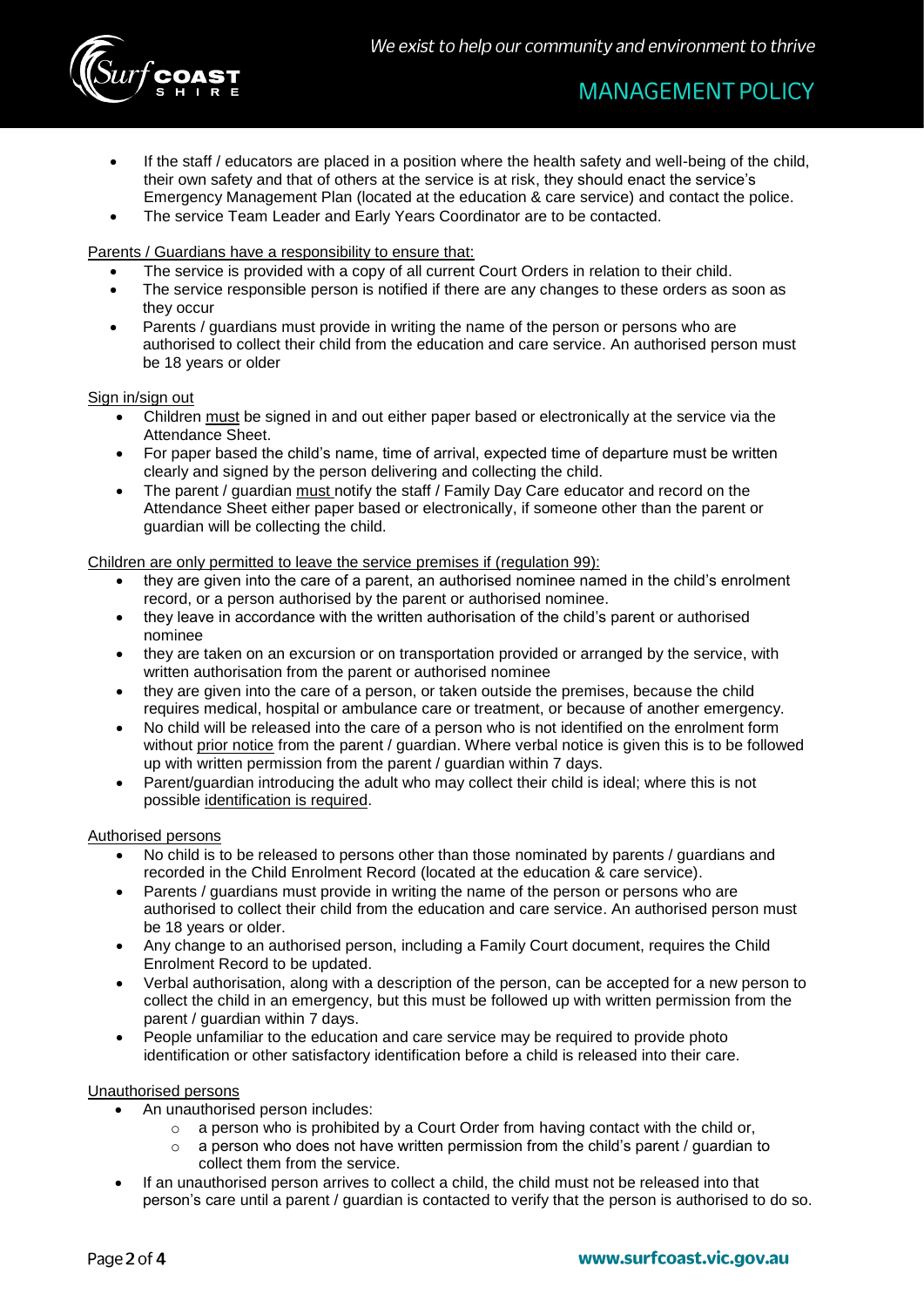

- Verbal authorisation, along with a description of the person, can be accepted for a new person to collect the child in an emergency, but this must be followed up with written permission from the parent / guardian within 7 days. Proof of identification must be sighted at collect (driver's license)
- A child may only be taken from the service by staff / educators without parental consent if the child requires urgent medical treatment or if there is an emergency at the service. In these situations the child's parent / guardian will be notified as soon as possible.

#### Collection of Children by Unfit Person

- A child will not be given into the care of a person if the staff/educator has reasonable grounds to believe that doing so would place the child in danger, even if the person in question has lawful authority to collect the child.
- Situations where concern may occur include:
	- $\circ$  A parent/guardian or other person who is authorised to collect the child seems too ill, or affected by alcohol or drugs, to safely care for the child.
	- o Where a person collecting a child from the service is believed to be under the age of 18 and they cannot provide proof of age.
	- $\circ$  If unknown to the staff/educator, authorised persons (as listed on the enrolment form, or advised by the parent / guardian verbally) will be requested to show identification when collecting the child.

#### In this situation staff / educators will:

- Contact one of the other people who is authorised to collect the child, and arrange alternate means for the collection of the child.
- If the staff / educators are placed in a position where the health safety and well-being of the child, their own safety and that of others at the service is at risk, they should enact the service's Emergency Management Plan (located at the education & care service – (inclusive of the Lockdown Plan) and contact the police.
- The service Team Leader and Early Years Coordinator are to be contacted.

#### Non Collection of Children

If the designated person fails to collect a child from the centre/premises within 15 minutes of closing time and no contact has been made with the service the following procedure will take place:

- The service staff/educator will contact the parents/guardians on the telephone numbers given.
- If no contact can be made, the emergency contacts will be called in turn and asked to collect the child.
- If emergency contacts can't be reached staff/educator will stay with the child until contact with parents/guardians can be made.
- If contact is not able to be made with parents/guardians after one hour, the staff member/educator will consult with the relevant Early Years Team Leader, Coordinator Early Years and the Department of Education and Training (DET), and police will be contacted.

#### Late Pick- up of Children Fees

- Early Years Services will work in partnership with families to avoid the need to apply a late pick up of children fee wherever possible.
- Special circumstances i.e. traffic accident or vehicle breakdown, will be given consideration in relation to the administration of late pick up fees.
- Whenever possible the parent(s) / quardian(s) are to phone the service to advise they will be late to collect their child.
- Where it is determined that a late pick up fee applies; this will be charged to parents / guardians for each child not collected from the service by closing time.
- The fee charged for late collections is determined by:
	- $\circ$  The service's need to recoup expenses incurred in employee overtime wages.
	- The need to deter families from making a habit of late collections.

### **Definitions**

Authorised Nominee: A person who has been given permission by a parent or family member to collect the child from the service or the family day care educator.